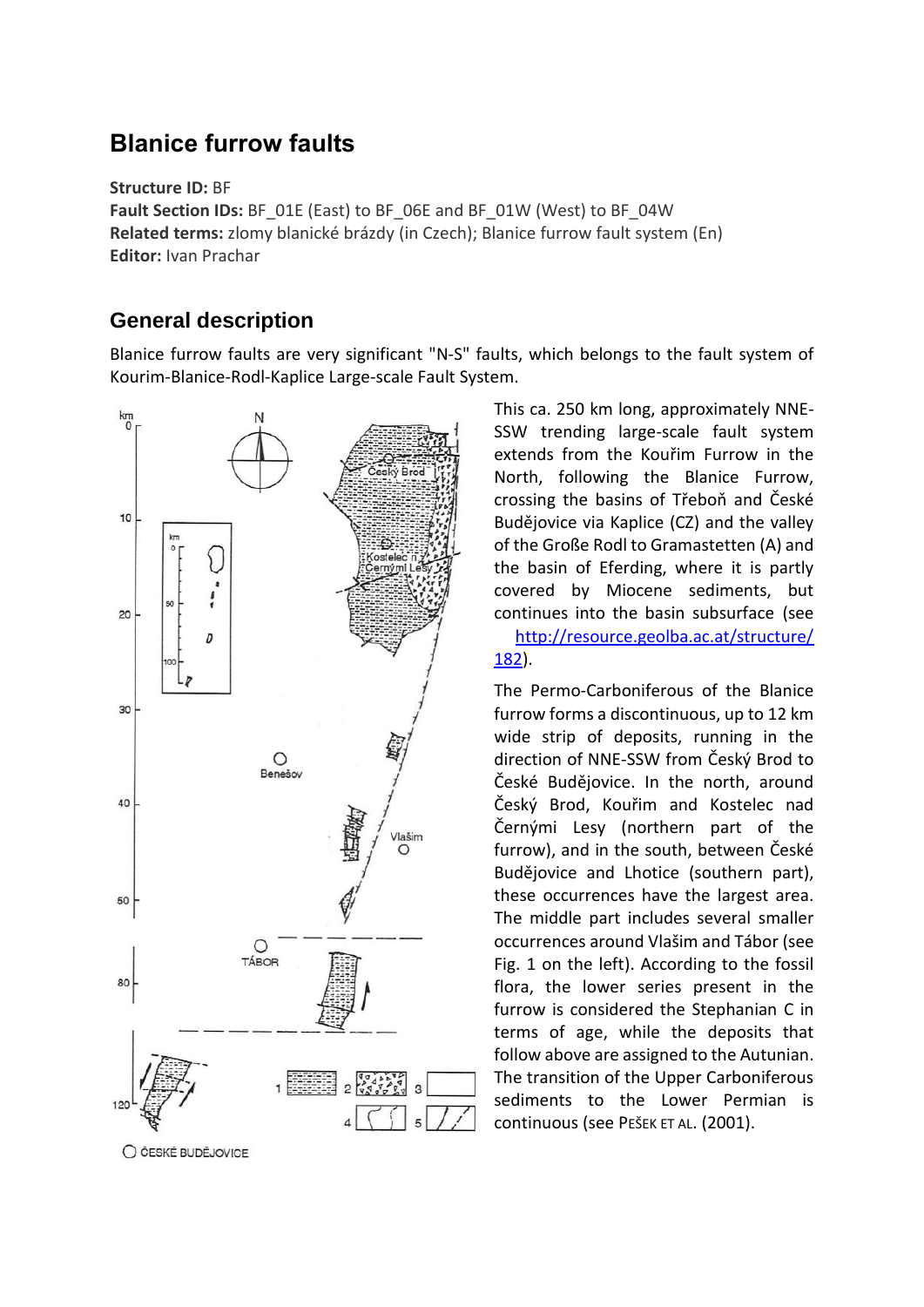See also Raster geological maps 1 : 50 000, Czech Geological Survey - sheet 22-44 Hluboká, 23-31 Soběslav, 23-13 Tábor, 23-11 Vlašim, 13-33 Benešov, 13-31 Říčany.

The Drahotěšice and Lhotice faults, as well as the eastern marginal faults of the Lhotice Basin, also belong to the faults of the Blanice furrow. These faults have been described separately.

#### **Fault structure and dip**

The faults of the Blanice furrow are described as western (marginal) faults (BF\_xxW) and eastern (marginal) faults (BF\_xxE). It is assumed that these faults are vertical or steep in dip, as the Drahotěšice fault. The dip is assumed steep to the east (western faults) or west (eastern faults). Information on the fault core, except for Drahotěšice fault, is not available, yet.

#### **Cross structures and Segmentation**

Geological maps (see e.g. Raster geological maps 1 : 50 000 of Czech Geological Survey) show a series of transverse faults that either limit the occurrence of Permo-Carboniferous in the south or north, or divide the basins into blocks of varying depth.

### **Scarp morphology**

The morphological manifestation of the Drahotěšice fault is not very pronounced. Nevertheless, it is possible to observe a slight lowering of the relief in the eastern side of the fault, in the Lhotice Basin.



Between Tábor and Vlašim, in the Blanice furrow zone, it is possible to observe a number of topo-lineaments with an azimuth of 19° (NNE-SSW). However, these topolineaments do not positionally correlate with faults limiting Permo-Carboniferous occurrences (see Fig. 2 on the left).

In the north, between Sázava and Kouřim, topo-lineaments and fault drawings correlate very well. The long topo-lineament (12 km) separates the higher and more broken relief in the west from the lower, smoothed relief in the east.

*Fig. 2: Digital model of relief between Tábor and Vlašim with marked topo-lineaments (light blue), faults (red) and occurrences of Permo-Carboniferous (red brown).*

### **Seismicity**

No earthquake epicenters were recorded in the Blanice Furrow fault zone. Except for one micro-earthquake near Planá nad Lužnicí (49.355°N, 14.762°E on August 21, 2005, which had  $ML = 0.1$ .